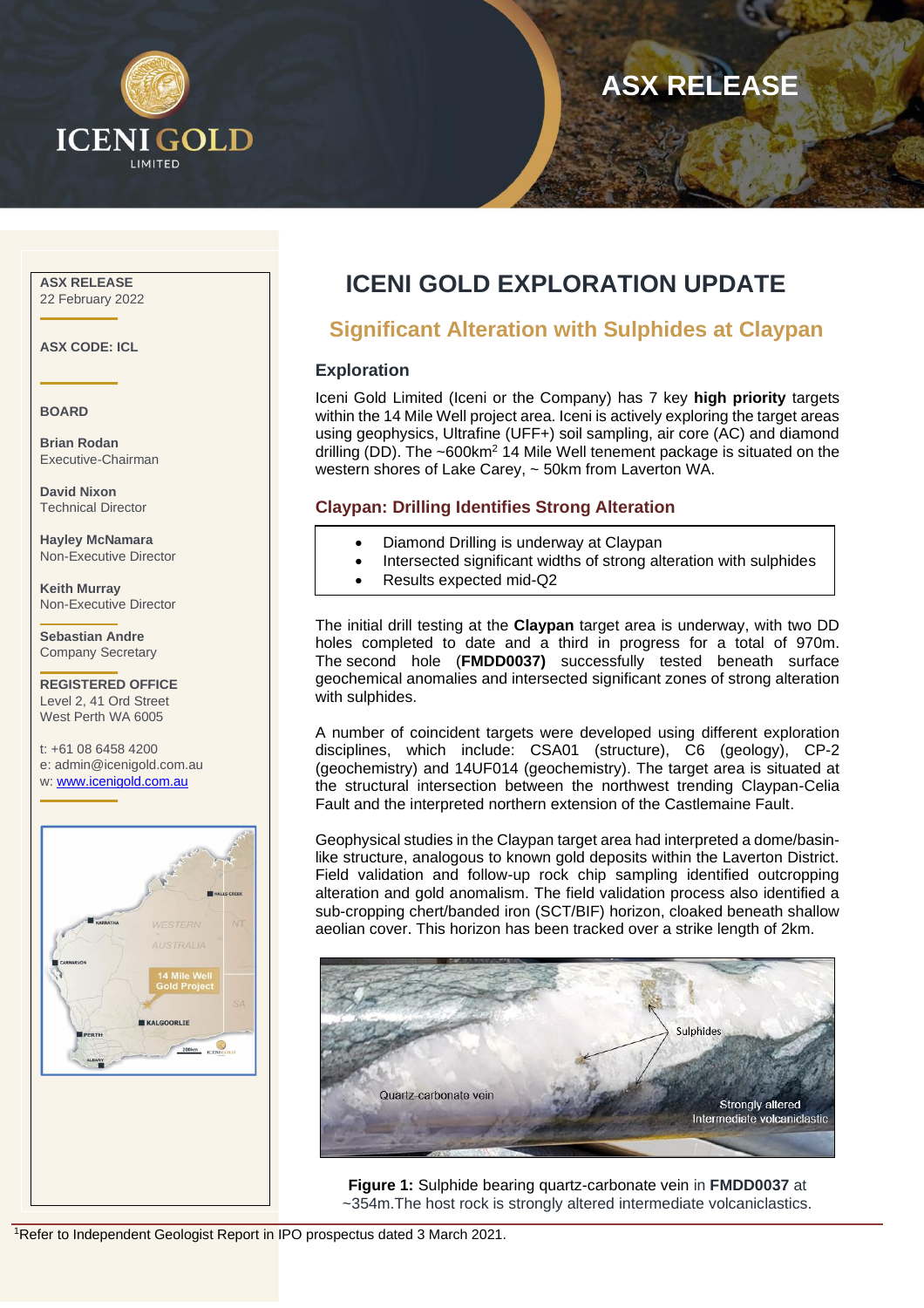



**Figure 2:** 14 Mile Well project area, showing the seven key target areas. Diamond drilling is underway within the **Claypan** target area designed to test beneath surface geochemical and geophysical anomalies. Image is Total Magnetic Intensity (TMI) Reduced to Pole (RTP) (after GSWA).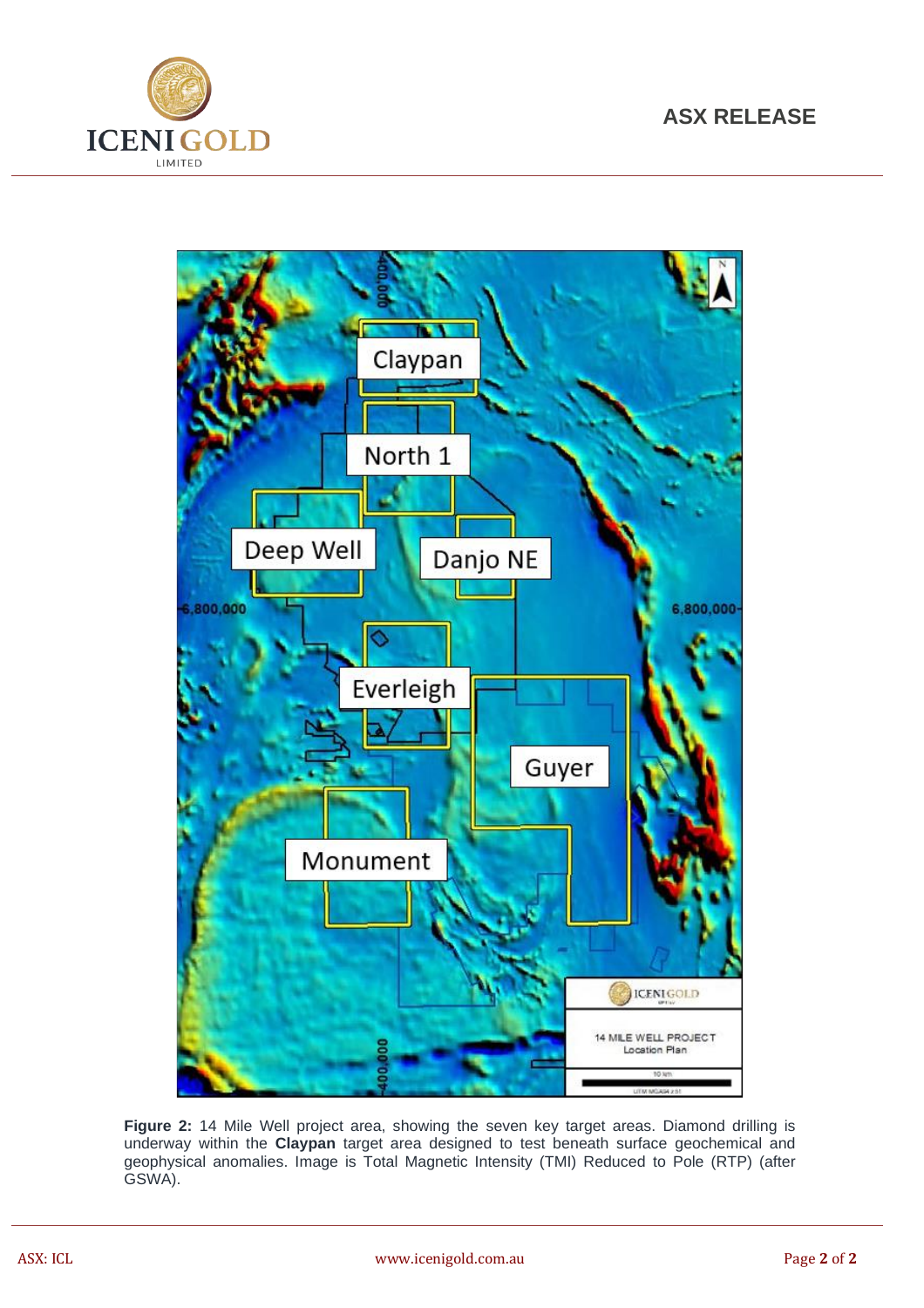



**Figure 3:** Oblique schematic section along the trace of the hole FMDD0037.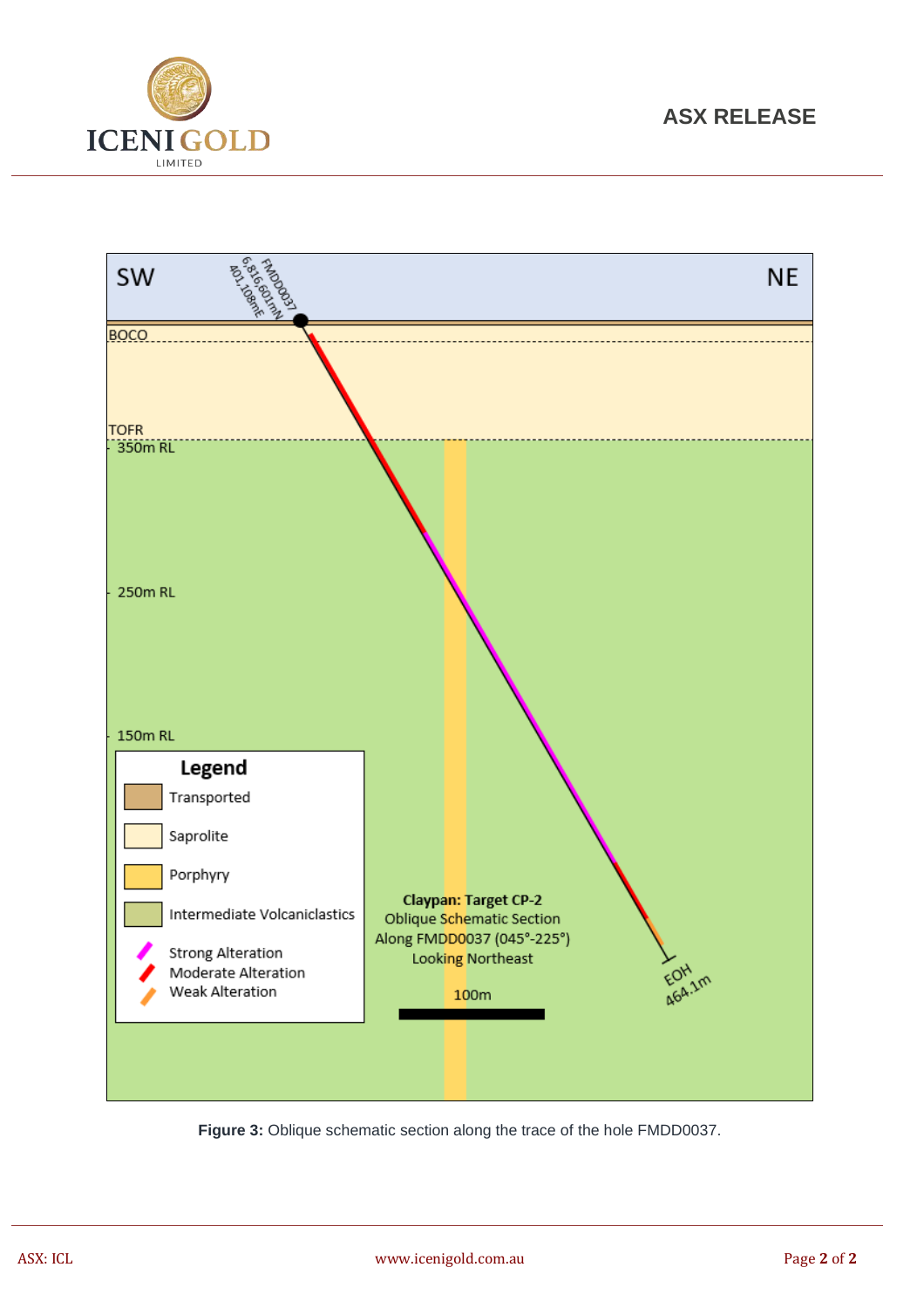





#### **Figure 4:** Observed alteration in **FMDD0037** at **Claypan:**

- A) ~ 44m Sulphide vein surrounded by carbonate-white mica alteration.
- B) ~ 56m Sulphide-carbonate-white mica alteration.
- C) ~ 102m Pyrite-carbonate-tourmaline-white mica alteration associated with quartz veining.
- D) ~ 148m Pyrite-carbonate altered intermediate porphyry intrusion.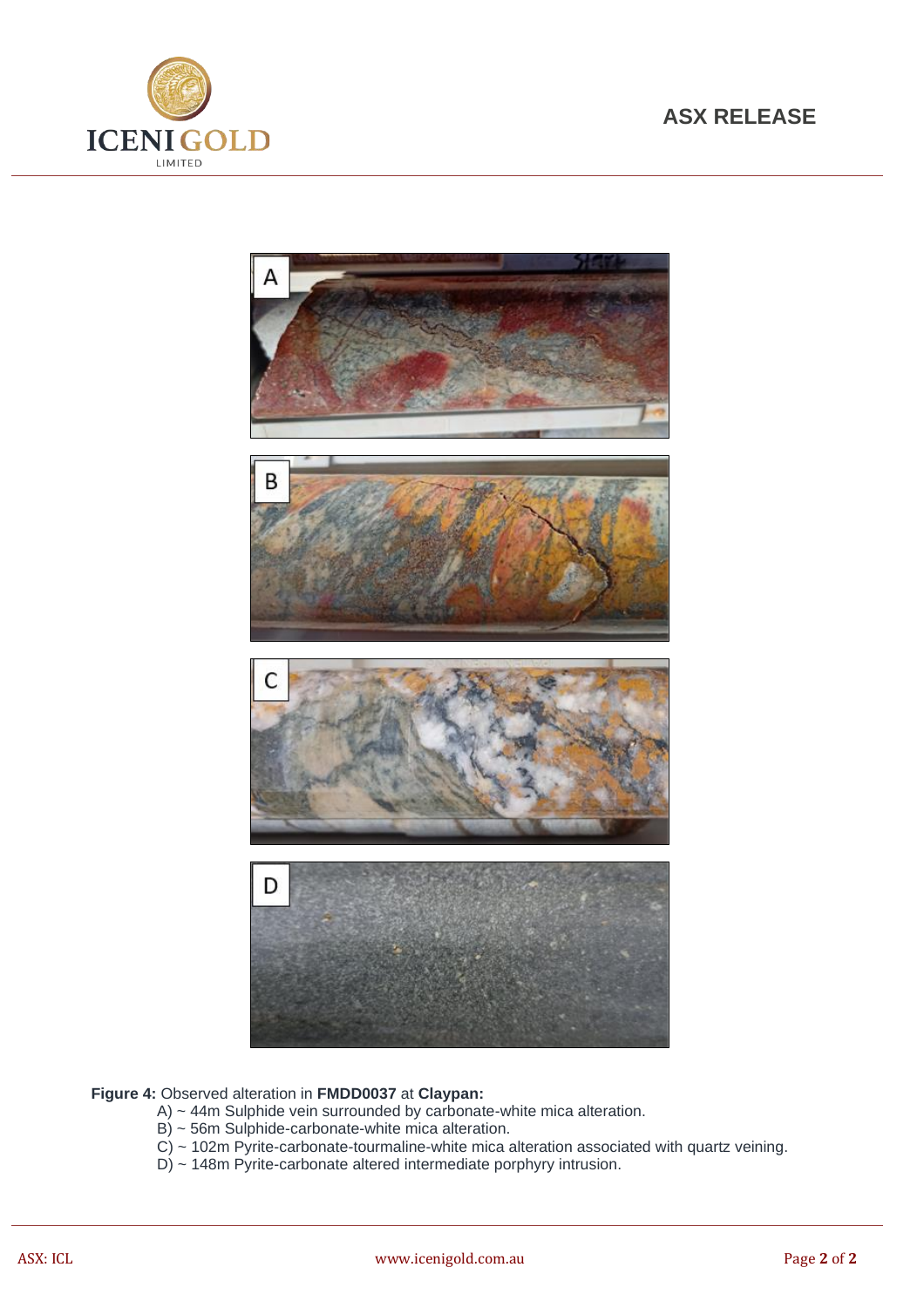

DD hole **FMDD0037** was designed to test beneath the coincident targets C6, CP-2, CSA01 and 14UF014, while DD hole FMDD0035 to the east was designed to test beneath a geophysical anomaly coincident with targets C6, CSA01 and 14UF014. DD hole FMDD0038 has just commenced testing the SCT/BIF horizon within targets C6 and 14UF014.

DD hole **FMDD0037** was oriented to the northeast (towards 045°), perpendicular to the trend of local stratigraphy and to optimise the intersection with anticipated structures.

The geology in both DD holes FMDD0037 and FMDD0035 was near identical and they were dominated by strongly altered intermediate volcaniclastics with a number of porphyries intruding the sequence. The alteration assemblage was characterised by white mica-carbonate-sulphide throughout both holes. This is a common alteration assemblage associated with gold mineralisation within the Laverton District.

The geological observations of veining, alteration and sulphides from this drilling program are highly encouraging.

This specific drilling program is being analysed to develop a follow-up exploration program. DD and AC drilling of other anomalies within the Claypan target area will continue throughout the year.

Assay results from this drilling program are expected to be received in the middle of Q2 2022.

Authorised by the Board of Iceni Gold Limited.

For further information, please contact:

**Brian Rodan David Nixon** Executive Chairman Technical Director

#### **ABOUT ICENI GOLD LIMITED**

Iceni Gold Limited is a Perth based exploration company that operates the 14 Mile Well Gold project in the Laverton Greenstone Belt.

The project consists of a ~600km<sup>2</sup> tenement package on the west side of Lake Carey, the majority of which has never been subject to modern systematic geological investigation.

#### **Competent Person Statement**

The information in this announcement fairly represents information and supporting documentation prepared by Mr David Nixon, a competent person who is a member of the Australasian Institute of Mining and Metallurgy. Mr Nixon has a minimum of twenty years' experience which is relevant to the style of mineralisation and type of deposit under consideration and to the activity which he is undertaking to qualify as a competent person as defined in the 2012 Edition of the Joint Ore Reserves Committee Australasian Code for Reporting of Exploration Results, Mineral Resources and Ore Reserves. Mr Nixon is a related party of the Company, being the Technical Director, and holds securities in the Company. Mr Nixon has consented to the inclusion in this announcement of the matters based on his information in the form and context in which it appears.

– Ends –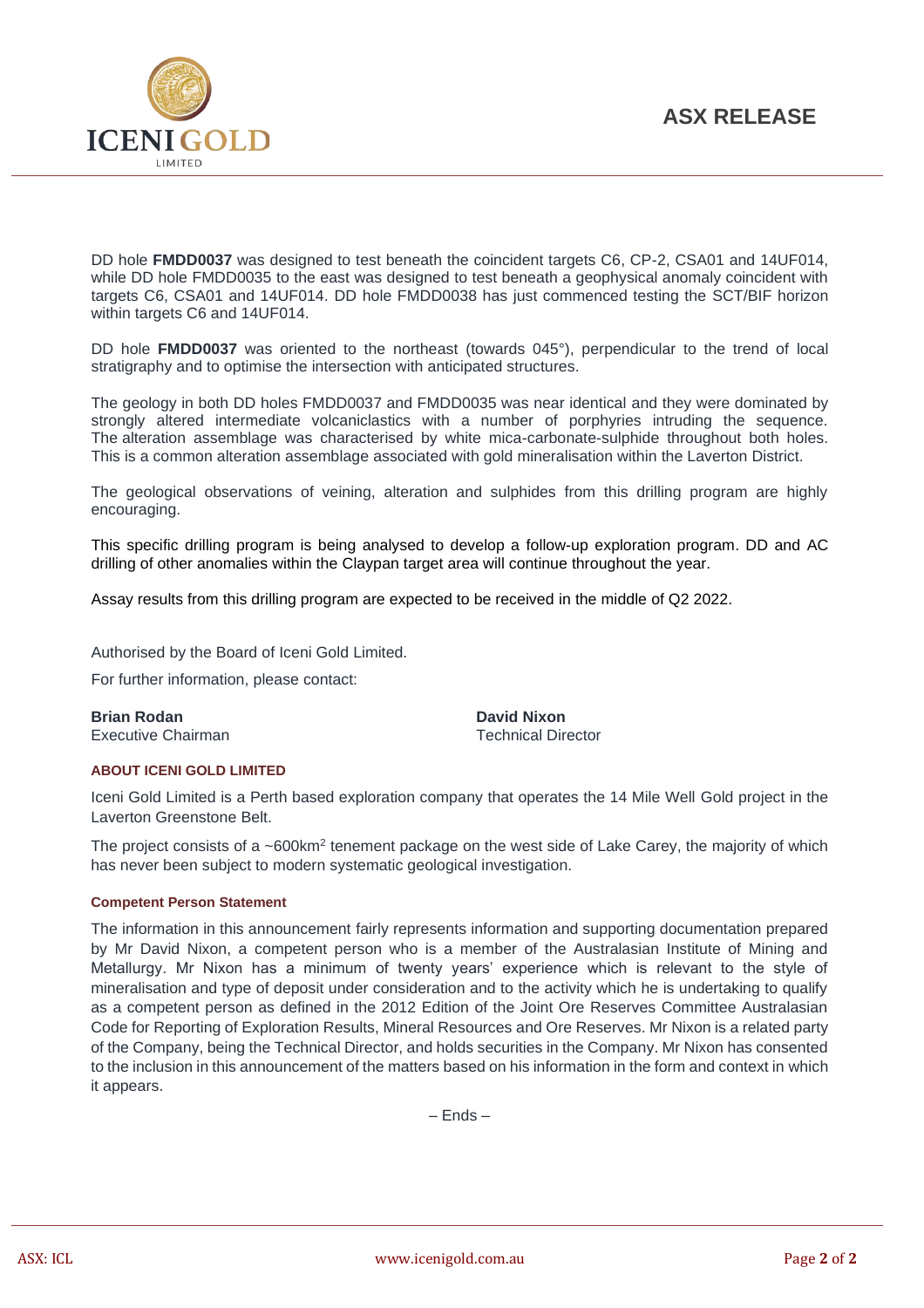## JORC Code, 2012 Edition – Table 1

### **Section 1 Sampling Techniques and Data**

(Criteria in this section apply to all succeeding sections.)

| <b>Criteria</b>          | <b>JORC Code Explanation</b>                                                                                                                                                                                                                                                                                                                                                                                                                                                                                                                                                                                                                                                                                                                                                                                                                                                                                                                                                                                                                                                                                                                                    | <b>Commentary</b>                                                                                                                                                                                                                                                                                                                                                                                                                                                                                                                                                                                                                                                                                    |
|--------------------------|-----------------------------------------------------------------------------------------------------------------------------------------------------------------------------------------------------------------------------------------------------------------------------------------------------------------------------------------------------------------------------------------------------------------------------------------------------------------------------------------------------------------------------------------------------------------------------------------------------------------------------------------------------------------------------------------------------------------------------------------------------------------------------------------------------------------------------------------------------------------------------------------------------------------------------------------------------------------------------------------------------------------------------------------------------------------------------------------------------------------------------------------------------------------|------------------------------------------------------------------------------------------------------------------------------------------------------------------------------------------------------------------------------------------------------------------------------------------------------------------------------------------------------------------------------------------------------------------------------------------------------------------------------------------------------------------------------------------------------------------------------------------------------------------------------------------------------------------------------------------------------|
| Sampling<br>techniques   | • Nature and quality of sampling (e.g. cut channels,<br>random chips, or specific specialised industry<br>standard measurement tools appropriate to the<br>minerals under investigation, such as down hole<br>gamma sondes, or handheld XRF instruments, etc).<br>These examples should not be taken as limiting the<br>broad meaning of sampling.<br>Include reference to measures taken to ensure<br>$\bullet$<br>sample representivity and the appropriate<br>calibration of any measurement tools or systems<br>used.<br>Aspects of the determination of mineralisation that<br>$\bullet$<br>are Material to the Public Report.<br>In cases where 'industry standard' work has been<br>$\bullet$<br>done this would be relatively simple (e.g. 'reverse<br>circulation drilling was used to obtain 1 m samples<br>from which 3 kg was pulverised to produce a 30 g<br>charge for fire assay'). In other cases more<br>explanation may be required, such as where there<br>is coarse gold that has inherent sampling problems.<br>Unusual commodities or mineralisation types (e.g.<br>submarine nodules) may warrant disclosure of<br>detailed information. | Diamond Drilling is used to obtain drill core which is cut in half, lengthways, using a<br>$\bullet$<br>diamond saw, the half core is sampled in nominal 1m lengths, the entire sample is<br>crushed and 2.5kg is pulverised to produce a 30g charge for fire assay to analyse<br>for Au.<br>Drill core is oriented using Reflex ACT II/III™ downhole tool<br>$\bullet$<br>Drill hole is surveyed using Single Shot Reflex EZ-TRAC™ downhole tool<br>$\bullet$<br>Diamond drilling contractor is Westralian Diamond Drillers<br>$\bullet$<br>Alteration and mineralisation have been identified by field geologists during routine<br>core inspection in the field and during logging of drill core. |
| Drilling<br>techniques   | Drill type (e.g. core, reverse circulation, open-hole<br>hammer, rotary air blast, auger, Bangka, sonic, etc)<br>and details (e.g. core diameter, triple or standard<br>tube, depth of diamond tails, face-sampling bit or<br>other type, whether core is oriented and if so, by<br>what method, etc).                                                                                                                                                                                                                                                                                                                                                                                                                                                                                                                                                                                                                                                                                                                                                                                                                                                          | Diamond drilling, conducted by Westralian Diamond Drillers, holes are collared as<br>$\bullet$<br>PQ3/HQ2 diameter core, subsequently reducing down to NQ2 diameter.<br>Drill core is oriented using Reflex ACT II/III™ downhole tool<br>$\bullet$<br>Drill hole is surveyed using Single Shot Reflex EZ-TRAC™ downhole tool<br>$\bullet$<br>The orientation line is marked using a chinagraph pencil, on the bottom of core<br>showing downhole direction.                                                                                                                                                                                                                                          |
| Drill sample<br>recovery | Method of recording and assessing core and chip<br>$\bullet$<br>sample recoveries and results assessed.<br>Measures taken to maximise sample recovery and<br>ensure representative nature of the samples.<br>Whether a relationship exists between sample<br>recovery and grade and whether sample bias may                                                                                                                                                                                                                                                                                                                                                                                                                                                                                                                                                                                                                                                                                                                                                                                                                                                     | Core recoveries are measured by the driller using a tape measure and recorded on<br>$\bullet$<br>wooden core blocks inserted in the core trays at the end of each core run.<br>Core recoveries are measured again by the company's field staff to validate the<br>driller's recoveries.<br>In friable ground the driller reduces the water flow to prevent the core being washed<br>away and if necessary uses finger lifters to improve core recovery.                                                                                                                                                                                                                                              |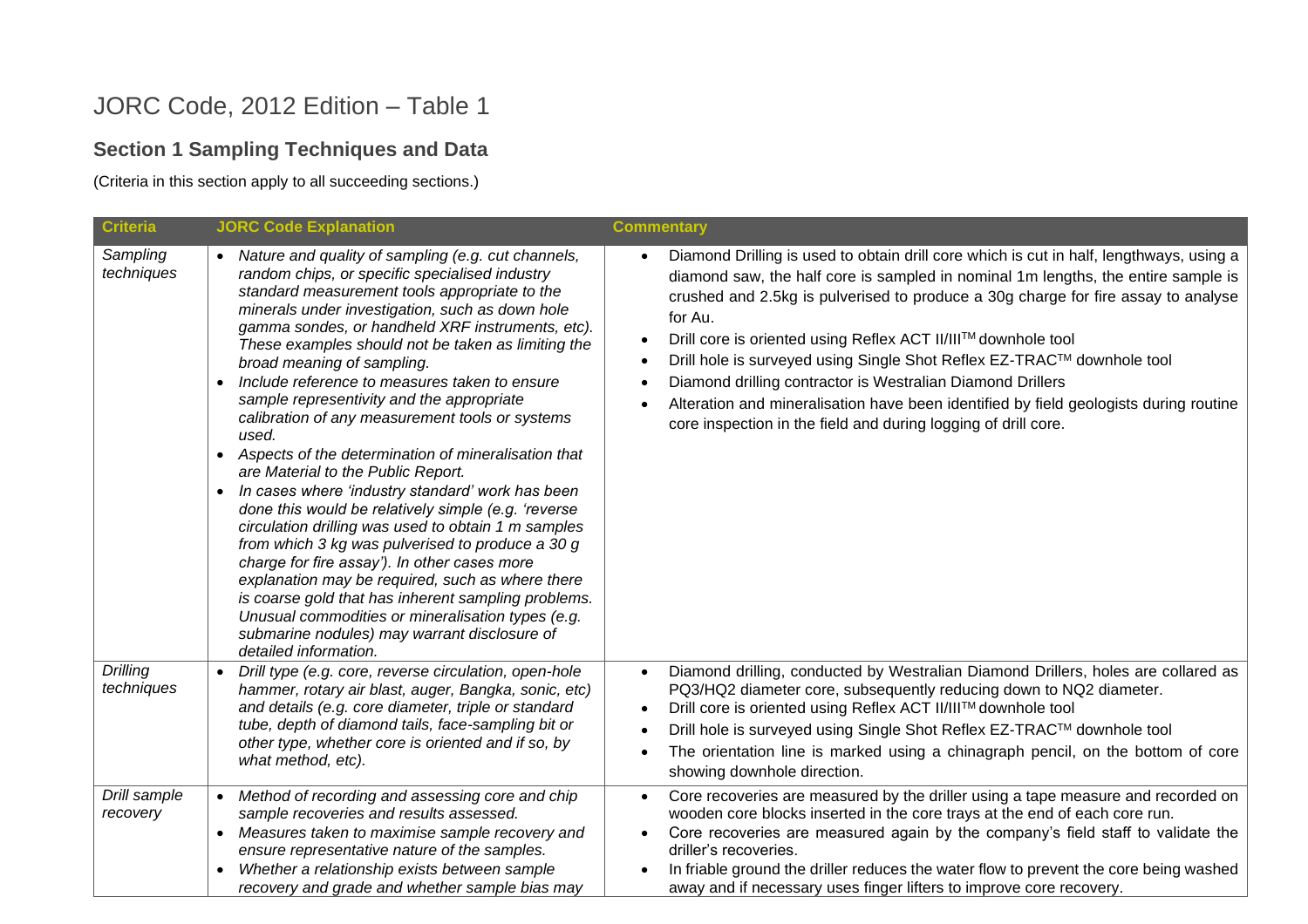| <b>Criteria</b>                                         | <b>JORC Code Explanation</b>                                                                                                                                                                                                                                                                                                                                                                                                                                                                                                                                                                                                                                                                                                                                                  | <b>Commentary</b>                                                                                                                                                                                                                                                                                                                                                                                                                                                                                                                                                                                                                                                                                                                                                                                                                    |  |  |
|---------------------------------------------------------|-------------------------------------------------------------------------------------------------------------------------------------------------------------------------------------------------------------------------------------------------------------------------------------------------------------------------------------------------------------------------------------------------------------------------------------------------------------------------------------------------------------------------------------------------------------------------------------------------------------------------------------------------------------------------------------------------------------------------------------------------------------------------------|--------------------------------------------------------------------------------------------------------------------------------------------------------------------------------------------------------------------------------------------------------------------------------------------------------------------------------------------------------------------------------------------------------------------------------------------------------------------------------------------------------------------------------------------------------------------------------------------------------------------------------------------------------------------------------------------------------------------------------------------------------------------------------------------------------------------------------------|--|--|
|                                                         | have occurred due to preferential loss/gain of<br>fine/coarse material.                                                                                                                                                                                                                                                                                                                                                                                                                                                                                                                                                                                                                                                                                                       | In broken ground shorter core runs are drilled to improve core recovery.<br>A relationship between Diamond Core recovery and grade has not been identified,<br>bias has not been introduced due to preferential loss/gain of fine/coarse material.                                                                                                                                                                                                                                                                                                                                                                                                                                                                                                                                                                                   |  |  |
| Logging                                                 | Whether core and chip samples have been<br>geologically and geotechnically logged to a level of<br>detail to support appropriate Mineral Resource<br>estimation, mining studies and metallurgical<br>studies.<br>Whether logging is qualitative or quantitative in<br>nature. Core (or costean, channel, etc)<br>photography.<br>The total length and percentage of the relevant<br>$\bullet$<br>intersections logged.                                                                                                                                                                                                                                                                                                                                                        | Drill core was transported from the rig site to a secure core processing facility in<br>Kalgoorlie.<br>Drill core is logged geologically to a level of detail to support appropriate Mineral<br>Resource estimation.<br>At the rig the core is logged qualitatively to provide rapid feedback.<br>In the core yard the core is logged quantitively/measured to provide accurate data.<br>The drill core is photographed for further study and to provide a visual record.<br>The entire length of the drill core is logged (100% of relevant intersections are<br>logged).                                                                                                                                                                                                                                                           |  |  |
| Sub-sampling<br>techniques<br>and sample<br>preparation | If core, whether cut or sawn and whether quarter,<br>$\bullet$<br>half or all core taken.<br>If non-core, whether riffled, tube sampled, rotary<br>$\bullet$<br>split, etc and whether sampled wet or dry.<br>For all sample types, the nature, quality and<br>$\bullet$<br>appropriateness of the sample preparation<br>technique.<br>Quality control procedures adopted for all sub-<br>$\bullet$<br>sampling stages to maximise representativity of<br>samples.<br>Measures taken to ensure that the sampling is<br>$\bullet$<br>representative of the in situ material collected,<br>including for instance results for field<br>duplicate/second-half sampling.<br>Whether sample sizes are appropriate to the grain<br>$\bullet$<br>size of the material being sampled. | Drill core is cut lengthways using an Almonte diamond saw.<br>PQ3 Drill core is cut into 1/4 core before being sampled in nominal 1m lengths.<br>HQ2/NQ2 Drill core is cut into 1/2 core before being sampled in nominal 1m lengths.<br>Ex-Lab QA/QC procedures include insertion of standards, blanks and field<br>duplicates.<br>In-Lab QA/QC procedures include insertion of standards, blanks and duplicates,<br>grind checks and repeat analyses are standard procedure.<br>The 1m nominal sample size for NQ2 $\frac{1}{2}$ core is industry standard and considered<br>appropriate for the style of mineralisation being targeted and the grainsize of the<br>rock being sampled.<br>The remaining half of the core is retained as a reference and for check sampling                                                         |  |  |
| Quality of<br>assay data<br>and<br>laboratory<br>tests  | The nature, quality and appropriateness of the<br>$\bullet$<br>assaying and laboratory procedures used and<br>whether the technique is considered partial or total.<br>For geophysical tools, spectrometers, handheld<br>$\bullet$<br>XRF instruments, etc, the parameters used in<br>determining the analysis including instrument make<br>and model, reading times, calibrations factors<br>applied and their derivation, etc.<br>Nature of quality control procedures adopted (e.g.<br>$\bullet$<br>standards, blanks, duplicates, external laboratory<br>checks) and whether acceptable levels of accuracy<br>(i.e. lack of bias) and precision have been<br>established.                                                                                                 | The Diamond Drill Core lab procedures for sample preparation, fusion and analysis<br>are considered industry standard.<br>Ex-Lab QA/QC procedures include insertion of standards, blanks and field<br>duplicates.<br>In-Lab QA/QC procedures include insertion of standards, blanks and duplicates,<br>grind checks and repeat analyses are standard procedure.<br>The 1m nominal sample size for NQ2 $\frac{1}{2}$ core is industry standard and considered<br>appropriate for the style of mineralisation being targeted and the grainsize of the<br>rock being sampled.<br>The remaining half of the core is retained as a reference and for check sampling<br>QA/QC Data are monitored within defined thresholds for each standard/blank,<br>values exceeding thresholds are investigated to identify the cause of the variance. |  |  |
| Verification of<br>sampling and<br>assaying             | The verification of significant intersections by either<br>$\bullet$<br>independent or alternative company personnel.<br>The use of twinned holes.<br>$\bullet$<br>Documentation of primary data, data entry<br>$\bullet$<br>procedures, data verification, data storage (physical                                                                                                                                                                                                                                                                                                                                                                                                                                                                                            | Significant Diamond Core intersections are verified by field staff then validated by<br>the Exploration Manager.<br>Reference 1/2 core is physically inspected to validate significant intersections.<br>Logging data is entered digitally, using standard software with dropdown lists, it is                                                                                                                                                                                                                                                                                                                                                                                                                                                                                                                                       |  |  |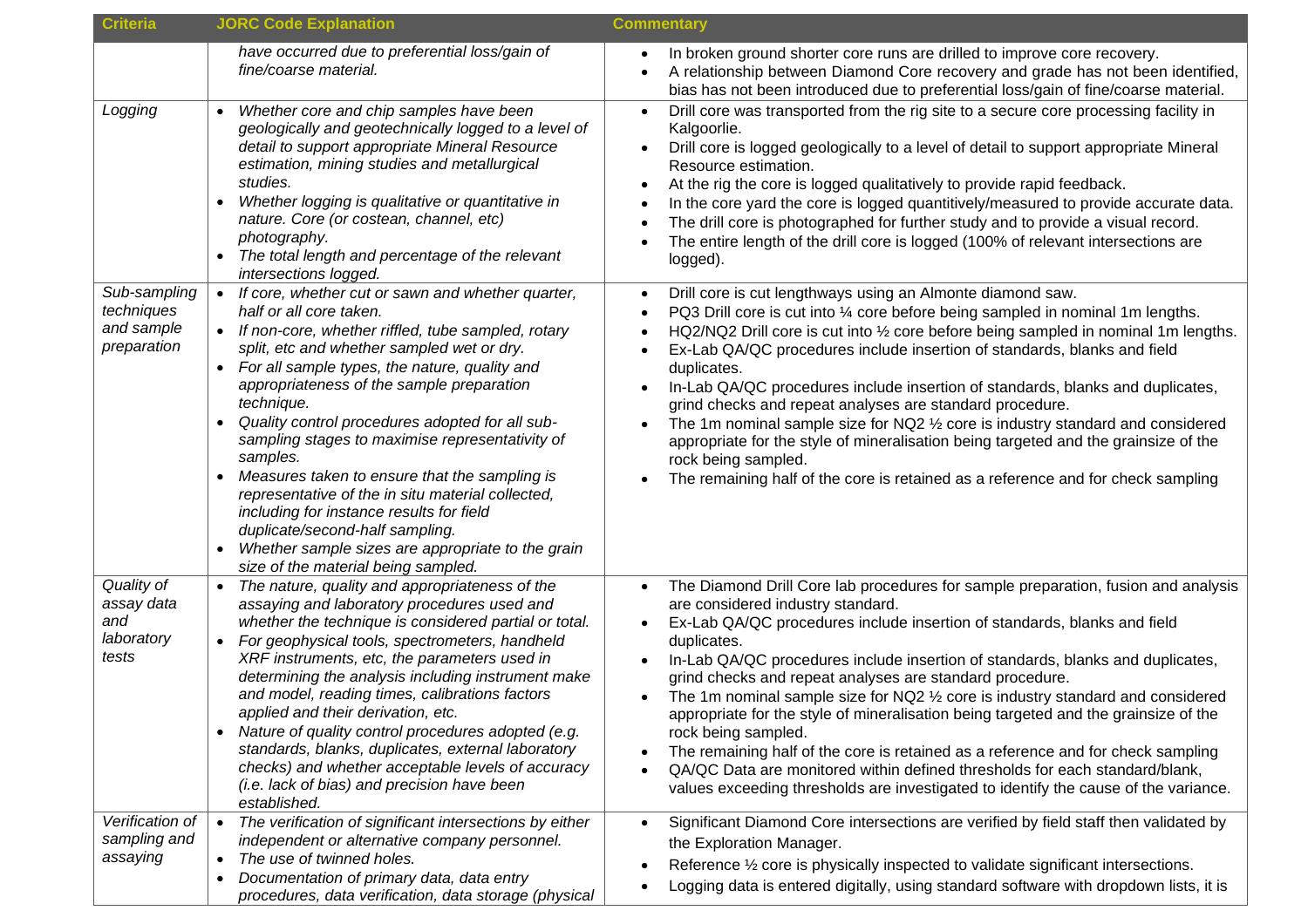| <b>Criteria</b>                                                     | <b>JORC Code Explanation</b>                                                                                                                                                                                                                                                                                                                                                                                         | <b>Commentary</b>                                                                                                                                                                                                                                                                                                                                                       |
|---------------------------------------------------------------------|----------------------------------------------------------------------------------------------------------------------------------------------------------------------------------------------------------------------------------------------------------------------------------------------------------------------------------------------------------------------------------------------------------------------|-------------------------------------------------------------------------------------------------------------------------------------------------------------------------------------------------------------------------------------------------------------------------------------------------------------------------------------------------------------------------|
|                                                                     | and electronic) protocols.<br>Discuss any adjustment to assay data.<br>$\bullet$                                                                                                                                                                                                                                                                                                                                     | sent to database administrators for incorporation in the digital database<br>Assay data is not adjusted.                                                                                                                                                                                                                                                                |
| Location of<br>data points                                          | • Accuracy and quality of surveys used to locate<br>drillholes (collar and down-hole surveys), trenches,<br>mine workings and other locations used in Mineral<br>Resource estimation.<br>Specification of the grid system used.<br>Quality and adequacy of topographic control.                                                                                                                                      | Drill hole collars are located using handheld Garmin GPSMAP64csx™, nominal<br>accuracy is 3m.<br>Grid system is GDA94 zone 51<br>The project has a nominal RL of 440m, a more accurate DTM, provided by<br>geophysical contractors, is used for topographic control.                                                                                                    |
| Data spacing<br>and<br>distribution                                 | Data spacing for reporting of Exploration Results.<br>$\bullet$<br>Whether the data spacing and distribution is<br>sufficient to establish the degree of geological and<br>grade continuity appropriate for the Mineral<br>Resource and Ore Reserve estimation procedure(s)<br>and classifications applied.<br>Whether sample compositing has been applied.<br>$\bullet$                                             | Diamond Drill Core Sampling is conducted in nominal 1m intervals.<br>All diamond core is cut and sampled.<br>The data spacing and distribution is sufficient to establish the degree of geological<br>and grade continuity appropriate for Mineral Resource and Ore Reserve<br>estimations.<br>Diamond drill core samples are not composited.                           |
| Orientation of<br>data in<br>relation to<br>geological<br>structure | Whether the orientation of sampling achieves<br>$\bullet$<br>unbiased sampling of possible structures and the<br>extent to which this is known, considering the<br>deposit type.<br>If the relationship between the drilling orientation<br>$\bullet$<br>and the orientation of key mineralised structures is<br>considered to have introduced a sampling bias, this<br>should be assessed and reported if material. | The orientation of sampling is considered appropriate with respect to the structures<br>being tested.<br>Drilling optimally intersected the target structures.<br>Insufficient data has been collected to statistically determine if drilling orientation<br>has introduced a sampling bias, this will be addressed by drilling more holes<br>including a scissor hole. |
| Sample<br>security                                                  | The measures taken to ensure sample security.                                                                                                                                                                                                                                                                                                                                                                        | Samples are stored in core trays and secured on pallets for transport<br>Pallets of drill core are transported by the drill contractor to the core yard in<br>Kalgoorlie<br>The core yard in Kalgoorlie is enclosed within a secured and locked compound<br>with a monitored security system that includes internal and external video<br>recording                     |
| <b>Audits or</b><br>reviews                                         | The results of any audits or reviews of sampling<br>techniques and data.                                                                                                                                                                                                                                                                                                                                             | The sampling methods being used are industry standard practice.<br>QAQC Standard samples are OREAS SuperCRMs® for Au and Multi-elements.<br>Samples are submitted to ALS Laboratory in Perth for sample preparation and<br>analysis, this lab is ISO/IEC 17025:2017 and ISO 9001:2015 accredited.<br>The lab is subject to routine and random inspections.              |

## Section 2 Reporting of Exploration Results

(Criteria listed in the preceding section also apply to this section.)

| <b>Criteria</b>                        | <b>JORC Code Explanation</b>                                                                                                                 | <b>Commentary</b> |                 |                                                       |                                           |               |       |
|----------------------------------------|----------------------------------------------------------------------------------------------------------------------------------------------|-------------------|-----------------|-------------------------------------------------------|-------------------------------------------|---------------|-------|
| Mineral<br>tenement and<br>land tenure | Type, reference name/number, location and<br>ownership including agreements or material issues<br>with third parties such as joint ventures, |                   |                 | All Diamond Drilling is located in Western Australia. | <b>Diamond Drilling: Tenement Summary</b> |               |       |
| status                                 | partnerships, overriding royalties, native title<br>interests, historical sites, wilderness or national                                      |                   | <b>Prospect</b> | <b>Tenement</b>                                       | <b>Grant Date</b>                         | <b>Status</b> | Owner |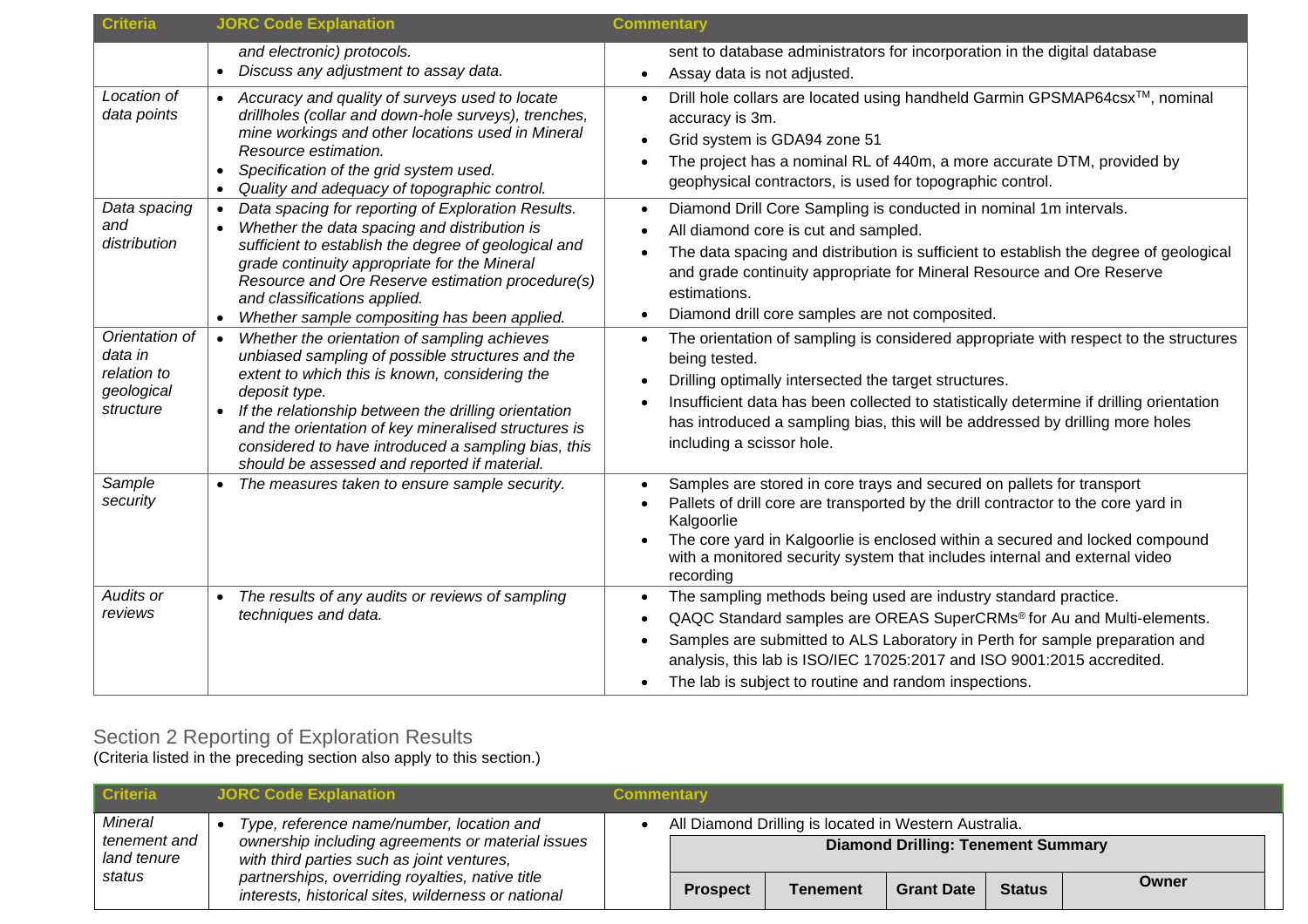| <b>Criteria</b>                                                                                                                                                                                                                                                               | <b>JORC Code Explanation</b>                                                                                                                                                                                                                                                                                                                                                           | <b>Commentary</b>                                                          |                     |                    |                                                                                                                                                                                                   |            |                        |                             |      |                                                                                                                                                                                                                                                                                                                                                                                                                                                                                                                                           |  |
|-------------------------------------------------------------------------------------------------------------------------------------------------------------------------------------------------------------------------------------------------------------------------------|----------------------------------------------------------------------------------------------------------------------------------------------------------------------------------------------------------------------------------------------------------------------------------------------------------------------------------------------------------------------------------------|----------------------------------------------------------------------------|---------------------|--------------------|---------------------------------------------------------------------------------------------------------------------------------------------------------------------------------------------------|------------|------------------------|-----------------------------|------|-------------------------------------------------------------------------------------------------------------------------------------------------------------------------------------------------------------------------------------------------------------------------------------------------------------------------------------------------------------------------------------------------------------------------------------------------------------------------------------------------------------------------------------------|--|
|                                                                                                                                                                                                                                                                               | park and environmental settings.<br>The security of the tenure held at the time of                                                                                                                                                                                                                                                                                                     |                                                                            | Claypan             |                    | P39/5723                                                                                                                                                                                          |            | 19/1/2018              |                             | Live | 14 Mile Well Gold Pty Ltd                                                                                                                                                                                                                                                                                                                                                                                                                                                                                                                 |  |
|                                                                                                                                                                                                                                                                               | reporting along with any known impediments to<br>obtaining a licence to operate in the area.                                                                                                                                                                                                                                                                                           |                                                                            | Claypan             |                    | P39/6041                                                                                                                                                                                          |            | 10/6/2019              |                             | Live | 14 Mile Well Gold Pty Ltd                                                                                                                                                                                                                                                                                                                                                                                                                                                                                                                 |  |
|                                                                                                                                                                                                                                                                               |                                                                                                                                                                                                                                                                                                                                                                                        |                                                                            |                     |                    |                                                                                                                                                                                                   |            |                        | of Iceni Gold Limited       |      | 14 Mile Well Gold Pty Ltd & Guyer Well Gold Pty Ltd are wholly owned subsidiaries                                                                                                                                                                                                                                                                                                                                                                                                                                                         |  |
| Exploration<br>done by other<br>parties<br>Geology                                                                                                                                                                                                                            | Acknowledgment and appraisal of exploration by<br>other parties.<br>Deposit type, geological setting and style of                                                                                                                                                                                                                                                                      | $\bullet$                                                                  | previous explorers. |                    | which is included in the Prospectus dated 3 March 2021.                                                                                                                                           |            |                        |                             |      | The Fourteen Mile Well project area has previously been held but under-explored for Au.<br>The area being tested by the exploration campaign has been inadequately drill tested by<br>Historical exploration work has been completed by numerous individuals and<br>organisations. The reports and results are available in the public domain and all relevant<br>WAMEX reports etc. are cited in the Independent Geologists Report dated March 2021<br>Exploration is targeting Orogenic Gold and Intrusion Related Gold deposit styles. |  |
|                                                                                                                                                                                                                                                                               | mineralisation.                                                                                                                                                                                                                                                                                                                                                                        |                                                                            |                     |                    |                                                                                                                                                                                                   |            |                        | <b>Summary of Prospects</b> |      |                                                                                                                                                                                                                                                                                                                                                                                                                                                                                                                                           |  |
|                                                                                                                                                                                                                                                                               |                                                                                                                                                                                                                                                                                                                                                                                        |                                                                            | <b>Prospect</b>     |                    | <b>Host</b>                                                                                                                                                                                       |            |                        | <b>Deposit Style</b>        |      | <b>Associations</b>                                                                                                                                                                                                                                                                                                                                                                                                                                                                                                                       |  |
|                                                                                                                                                                                                                                                                               |                                                                                                                                                                                                                                                                                                                                                                                        |                                                                            |                     |                    | Greenstone                                                                                                                                                                                        |            |                        | Orogenic                    |      | Quartz veining, alteration, sulphides                                                                                                                                                                                                                                                                                                                                                                                                                                                                                                     |  |
|                                                                                                                                                                                                                                                                               |                                                                                                                                                                                                                                                                                                                                                                                        |                                                                            | Claypan             |                    | Monzogranite -<br>Syenite                                                                                                                                                                         |            |                        | Intrusion<br>Related        |      | Quartz veining, alteration, sulphides                                                                                                                                                                                                                                                                                                                                                                                                                                                                                                     |  |
| <b>Drillhole</b><br>A summary of all information material to the<br>Information<br>understanding of the exploration results including a<br>tabulation of the following information for all<br>Material drillholes:<br>easting and northing of the drillhole collar<br>$\circ$ |                                                                                                                                                                                                                                                                                                                                                                                        | Tabulated Drillhole information.<br>Claypan<br><b>Drilling Information</b> |                     |                    |                                                                                                                                                                                                   |            |                        |                             |      |                                                                                                                                                                                                                                                                                                                                                                                                                                                                                                                                           |  |
|                                                                                                                                                                                                                                                                               |                                                                                                                                                                                                                                                                                                                                                                                        |                                                                            | <b>Hole ID</b>      | <b>Easting</b>     | <b>Northing</b>                                                                                                                                                                                   | <b>RL</b>  | Dip/Azi                | <b>EOH</b>                  |      | <b>Comments</b>                                                                                                                                                                                                                                                                                                                                                                                                                                                                                                                           |  |
|                                                                                                                                                                                                                                                                               | elevation or RL (Reduced Level - elevation<br>$\circ$<br>above sea level in metres) of the drillhole collar                                                                                                                                                                                                                                                                            |                                                                            | <b>FMDD0035</b>     | (m)                | (m)                                                                                                                                                                                               | (m)        |                        | (m)                         |      | <b>Testing Radiometric Anomaly</b>                                                                                                                                                                                                                                                                                                                                                                                                                                                                                                        |  |
|                                                                                                                                                                                                                                                                               | dip and azimuth of the hole<br>$\circ$<br>down hole length and interception depth<br>$\circ$<br>hole length.<br>$\circ$<br>If the exclusion of this information is justified on the<br>basis that the information is not Material and this<br>exclusion does not detract from the understanding<br>of the report, the Competent Person should clearly<br>explain why this is the case. |                                                                            | <b>FMDD0037</b>     | 401,108<br>400,750 | 6,816,601<br>6,816,350                                                                                                                                                                            | 420<br>420 | $-60/090$<br>$-60/045$ | 504.7<br>464.1              |      | Testing 14UF014                                                                                                                                                                                                                                                                                                                                                                                                                                                                                                                           |  |
|                                                                                                                                                                                                                                                                               |                                                                                                                                                                                                                                                                                                                                                                                        |                                                                            | <b>FMDD0038</b>     | 401,025            | 6,818,525                                                                                                                                                                                         | 420        | $-60/225$              | underway                    |      | Testing chert/banded iron horizon                                                                                                                                                                                                                                                                                                                                                                                                                                                                                                         |  |
|                                                                                                                                                                                                                                                                               |                                                                                                                                                                                                                                                                                                                                                                                        |                                                                            |                     |                    |                                                                                                                                                                                                   |            |                        |                             |      |                                                                                                                                                                                                                                                                                                                                                                                                                                                                                                                                           |  |
| Data<br>aggregation<br>methods                                                                                                                                                                                                                                                | In reporting Exploration Results, weighting<br>$\bullet$<br>averaging techniques, maximum and/or minimum<br>grade truncations (e.g. cutting of high grades) and<br>cut-off grades are usually Material and should be<br>stated.<br>Where aggregate intercepts incorporate short<br>$\bullet$                                                                                           |                                                                            |                     |                    | Anomalous/Reporting threshold: 0.10g/t Au<br>Maximum/minimum grade truncations are not used<br>Intercepts may include 2m lengths of internal dilution<br>Metal equivalent values are not reported |            |                        |                             |      | Diamond Drill Core assay intervals calculated using Length Weighted Average method<br>Higher grade results are reported separately if they exceed > 3x the interval grade                                                                                                                                                                                                                                                                                                                                                                 |  |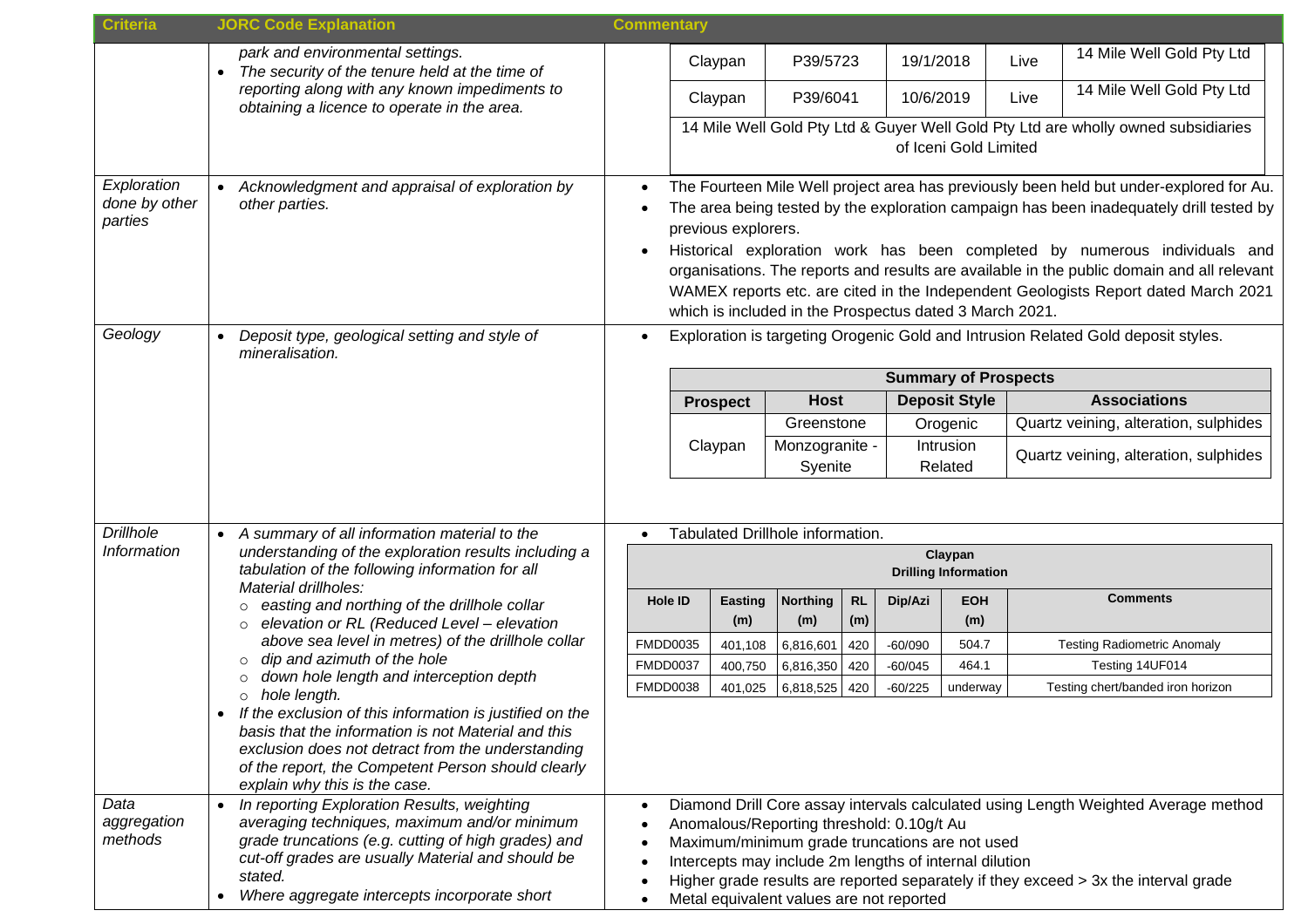| <b>Criteria</b>                                                                 | <b>JORC Code Explanation</b>                                                                                                                                                                                                                                                                                                                                                                         | <b>Commentary</b>                    |                 |                                          |  |  |
|---------------------------------------------------------------------------------|------------------------------------------------------------------------------------------------------------------------------------------------------------------------------------------------------------------------------------------------------------------------------------------------------------------------------------------------------------------------------------------------------|--------------------------------------|-----------------|------------------------------------------|--|--|
|                                                                                 | lengths of high grade results and longer lengths of<br>low grade results, the procedure used for such<br>aggregation should be stated and some typical<br>examples of such aggregations should be shown in<br>detail.<br>The assumptions used for any reporting of metal<br>equivalent values should be clearly stated.                                                                              |                                      |                 |                                          |  |  |
| Relationship<br>between<br>mineralisation<br>widths and<br>intercept<br>lengths | These relationships are particularly important in the<br>reporting of Exploration Results.<br>If the geometry of the mineralisation with respect to<br>the drillhole angle is known, its nature should be<br>reported.<br>If it is not known and only the down hole lengths are<br>reported, there should be a clear statement to this<br>effect (e.g. 'down hole length, true width not<br>known'). | Assay intercepts are downhole length |                 |                                          |  |  |
| Diagrams                                                                        | Appropriate maps and sections (with scales) and<br>tabulations of intercepts should be included for any                                                                                                                                                                                                                                                                                              |                                      |                 | <b>Summary of Included Images</b>        |  |  |
|                                                                                 | significant discovery being reported These should<br>include, but not be limited to a plan view of drillhole<br>collar locations and appropriate sectional views.                                                                                                                                                                                                                                    |                                      |                 | <b>Plans / Sections</b>                  |  |  |
|                                                                                 |                                                                                                                                                                                                                                                                                                                                                                                                      |                                      | <b>Prospect</b> |                                          |  |  |
|                                                                                 |                                                                                                                                                                                                                                                                                                                                                                                                      |                                      | Claypan         | Collar Plan                              |  |  |
|                                                                                 |                                                                                                                                                                                                                                                                                                                                                                                                      |                                      |                 | Oblique Schematic Section along FMDD0037 |  |  |
|                                                                                 |                                                                                                                                                                                                                                                                                                                                                                                                      |                                      |                 |                                          |  |  |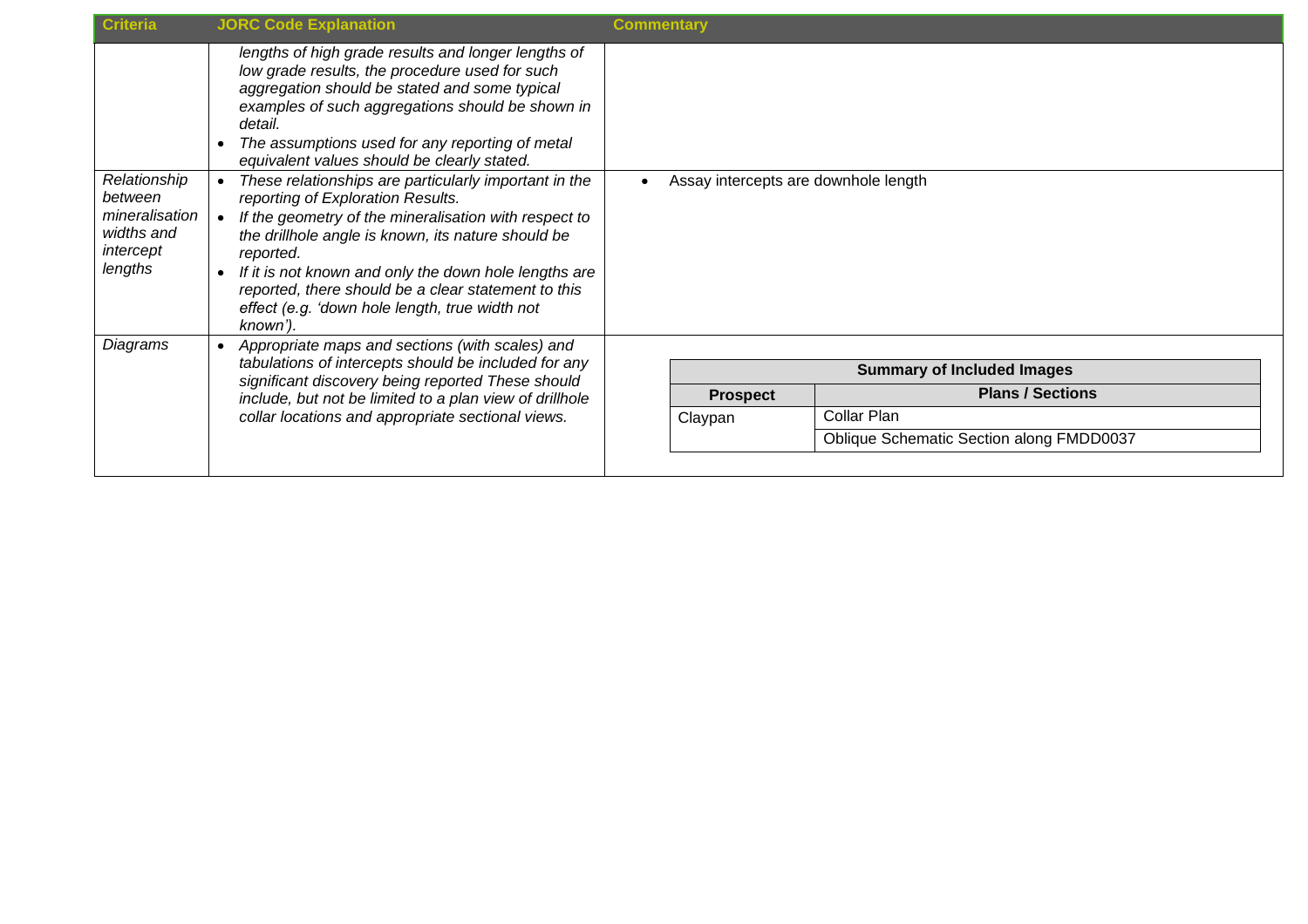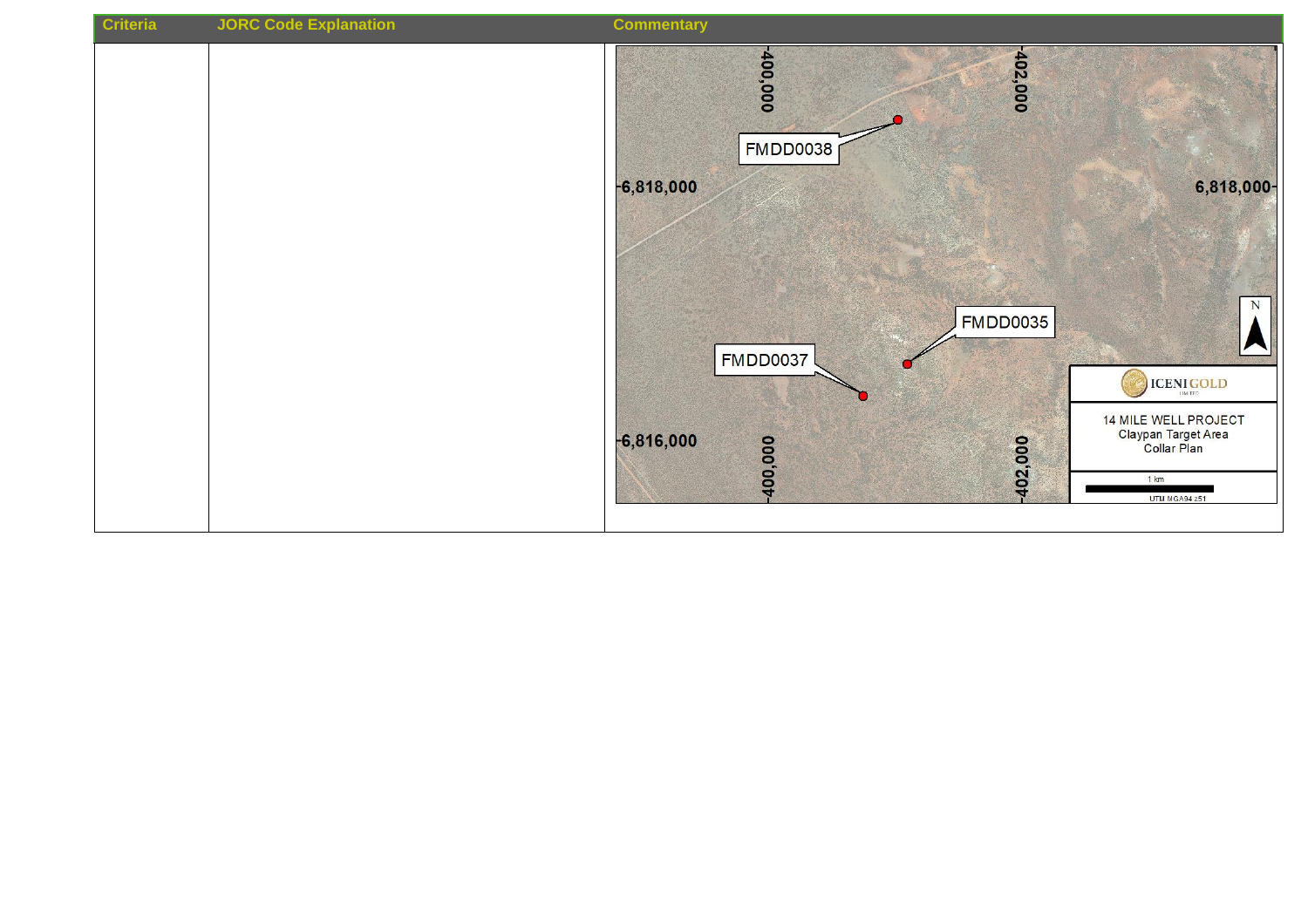